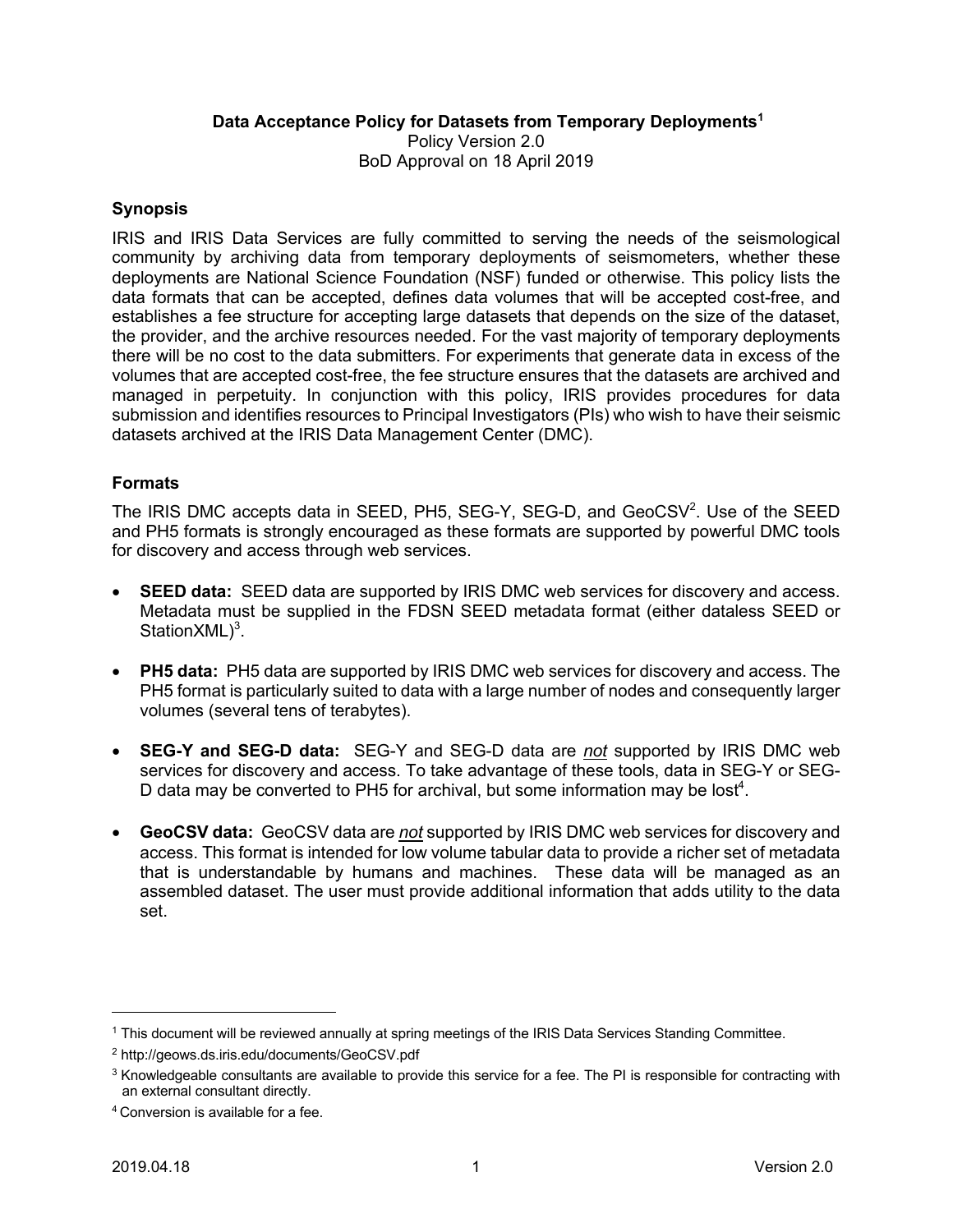## *Support for SEED and PH5 Data Archiving*

To help PIs produce data in the formats that the IRIS DMC can ingest, up-to-date resources are provided on the IRIS webpages. The IRIS DMC staff are also available to provide archiving information and advice on a limited basis.

- Submitting data in SEED format:
	- o https://ds.iris.edu/ds/nodes/dmc/data/submitting/
- Building metadata for the SEED format:
	- o https://ds.iris.edu/ds/nodes/dmc/software/downloads/PDCC/3-8-1/
	- o https://www.passcal.nmt.edu/content/passcal-announces-software-release-nexussimple-tool-creating-seed-meta-data
- Generating metadata and archiving data in PH5
	- o https://www.passcal.nmt.edu/content/data-archiving/documentation/active-source
- DMC Contact and Email for archiving SEED or PH5 formatted data:
	- o engine room@iris.washington.edu

### **Procedure for Data Provider**

Early planning can save PIs time and effort when large datasets from their experiments are expected to be archived at the IRIS DMC. The procedures begin during proposal preparation so that the PI can avoid unexpected costs for data archival.

1. Use the form provided on the IRIS website and coordinate with the IRIS DMC to estimate costs (if any) of data archival as per this policy. These costs should be included in proposals to funding agencies.

http://ds.iris.edu/ds/nodes/dmc/data/

2. Sign a *Data Provider Agreement* with IRIS that outlines responsibilities for each partner and details the services provided by the DMC. The agreement can be found on the IRIS web pages:

https://www.iris.edu/hq/files/programs/data\_services/policies/Data\_Provider\_Agreement-V1.5.pdf

- 3. Pay any archival fees to IRIS prior to sending data.
- 4. Prepare the data for archival by generating metadata, converting formats, etc.
- 5. Send data to the IRIS DMC for archival.

#### **Large Dataset Fees**

The cost to manage large datasets from temporary experiments is not included in the core funding the DMC receives through the cooperative agreement between IRIS and the NSF. For this reason, the DMC charges fees for the initial costs that will be incurred at the DMC for archiving large datasets and for some portion of refreshing hardware in the future. The fee is paid only once and is based on the size of the dataset, the format and the data provider. The DMC assumes the costs for the on-going management of these data within its existing budget for the out years.